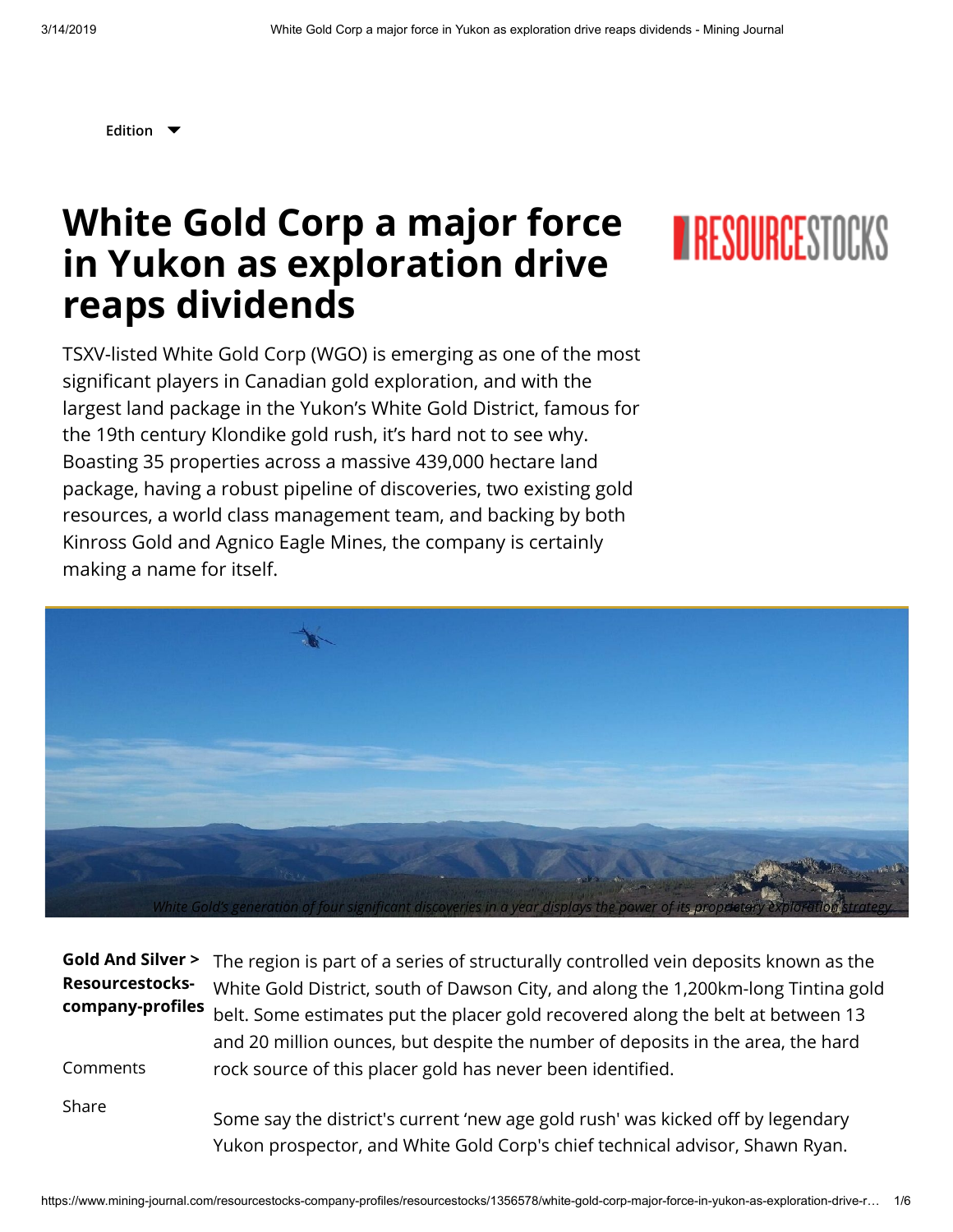3/14/2019 White Gold Corp a major force in Yukon as exploration drive reaps dividends - Mining Journal

Years ago he staked and acquired a huge package of prospective properties, optioning them off to different junior mining companies. However, after millions of dollars of exploration work, in a soft gold market, the claims lapsed and all reverted back to Ryan, who then spent years reviewing the data, picked the best projects, partnered with PowerOne Capital in Toronto, and created White Gold Corp; this time with a systematic exploration strategy and a regional approach to exploration in the district.

Among White Gold Corp's highlights, according to CEO David D'Onofrio, is that "we have a very strong exploration pipeline of regional targets across our significant land package. Combining our more than one million acres of claims with our regional exploration methodology, we are primed for the continued generation of new discoveries to build our existing resource base".

D'Onofrio says the company's "unique combination of factors" make White Gold Corp a growing leader in the gold exploration space, and sees only more potential for both resource expansion and new discoveries.

Some of those unique factors include the impressive names on the executive team. They include aforementioned Yukon prospector, Shawn Ryan, and director Rob Carpenter, the former CEO of Kaminak Gold, prior to Kaminak's sale to Goldcorp for \$520 million in 2016.

That was shortly after Kaminak, which first developed an interest in the White Gold District in 2009, announced a mouth-watering feasibility study on Coffee, its Yukonbased project. The report suggested the mine would be paid for in just two years with 3.4Moz of gold. No doubt, White Gold believes similar things will flow from its own substantial property portfolio in the very same district.

White Gold Corp has been turning heads with its strong exploration pipeline and its 2018 drilling results.

D'Onofrio says about the 2018 season: "Our proprietary exploration strategy produced four brand new gold discoveries, some drilling highlights include - Vertigo with 23.44g/t over 24.38m, Ryan's Showing with 20.64g/t over 6.09m, GS West with 2.97g/t Au over 10m and Betty with 1.08 g/t over 50.29m."

In an industry where even a single gold discovery would be notable, White Gold's generation of four high-grade discoveries in a single year displays the power of its proprietary exploration strategy.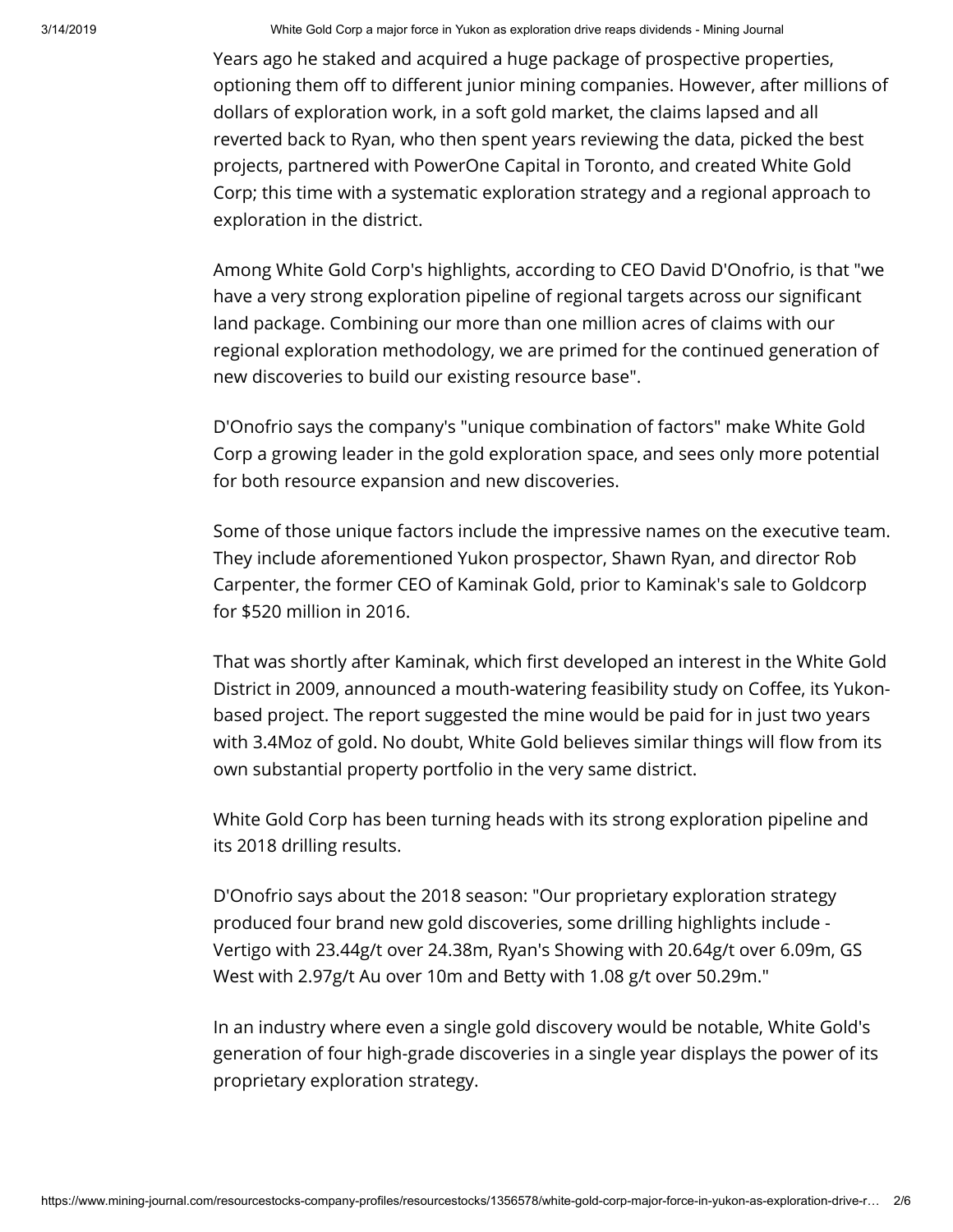3/14/2019 White Gold Corp a major force in Yukon as exploration drive reaps dividends - Mining Journal



exploration work across our entire portfolio to guide where further exploration dollars are spent."

The team has also continued work at its namesake White Gold property, identifying additional mineralization up-dip at its flagship asset Golden Saddle, while metallurgical test work is ongoing at the adjacent Arc deposit.

The raw data from recent drilling speaks for itself. The group filed an NI 43-101 resource and technical report that highlighted an indicated mineral resource of 960,970oz at 2.43g/t gold and inferred of 282,490oz at 1.7g/t gold in the Golden Saddle and Arc deposits.

"Our multiple high-grade discoveries from last year included Vertigo - one of the most exciting discoveries of the year across the entire Yukon." D'Onofrio continues. "More drilling at Vertigo will further demonstrate the potential of this massive system as there are indications that similar targets exist along the 14km trend, demonstrating regional-scale potential."

Surface grab samples at Vertigo, he said, showed continuity of high-grade mineralization to the west along the E/W trend from 250m to 700m from previous sampling, with some highlights including drill intercepts of up to 103.9g/t and grab samples up to 304.3g/t gold.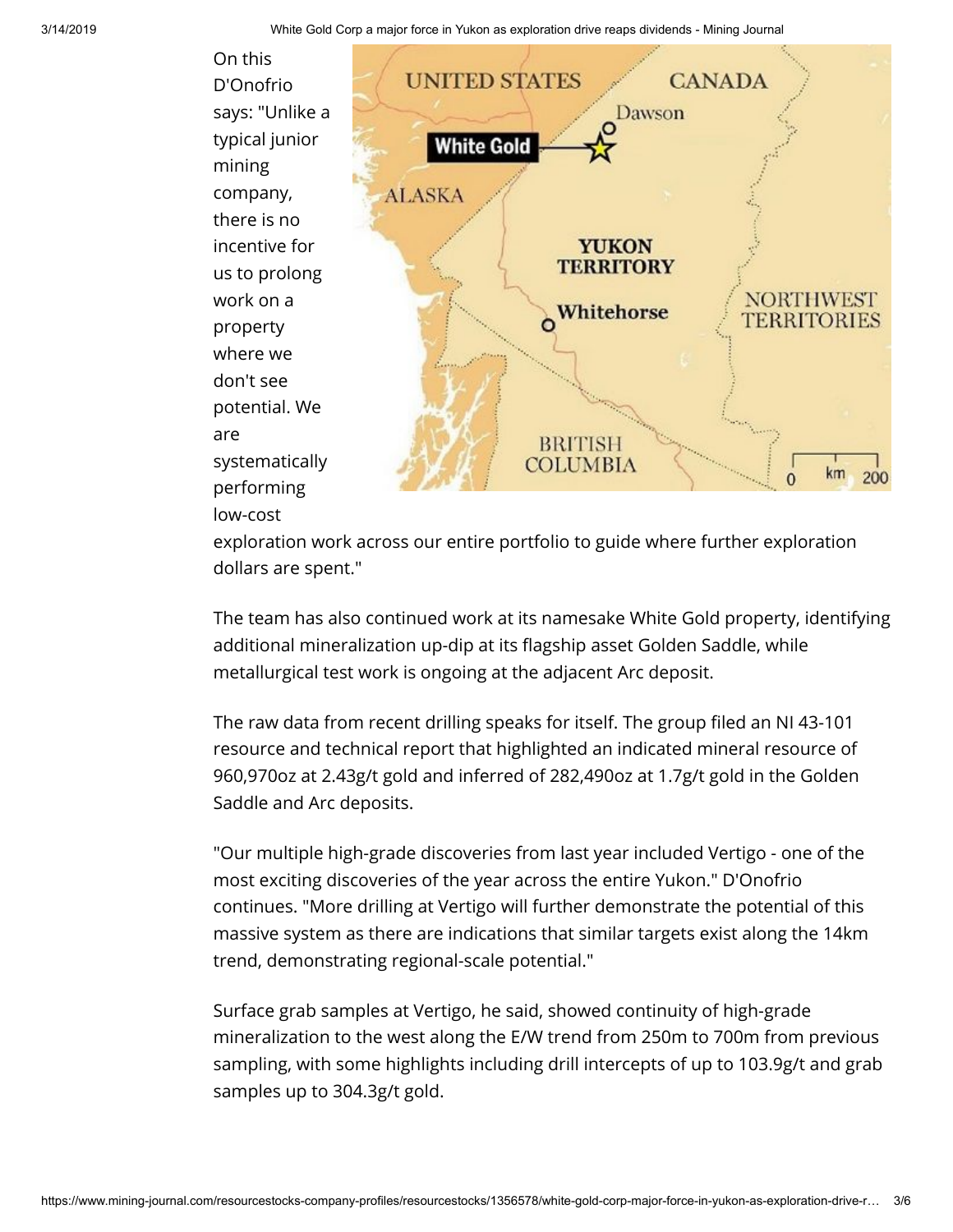3/14/2019 White Gold Corp a major force in Yukon as exploration drive reaps dividends - Mining Journal

Also to note is the Betty property which runs contiguous to Goldcorp's 3.4Moz Coffee deposit, and is adjacent to Western Copper & Gold's 8.9Moz Casino project. White Gold appears to certainly have one of the most promising land packages.

In late 2018 the company completed a round of financing, "This leaves us with adequate capital to continue to explore the Vertigo and White Gold targets and regional prospects through the 2019 exploration season," says D'Onofrio.

White Gold hardly lacks financial muscle. Kinross and Agnico Eagle each own more than 19% and they are backing the debt-free company to the hilt, both technically and financially, says D'Onofrio.

Early 2019 has begun with a bang after White Gold acquired the QV property from Comstock Metals, including its 230,000 oz gold resource, the VG Zone deposit.

D'Onofrio says: "We knew this acquisition was a great fit for us, as the QV property has undergone extremely limited exploration work to date."

White Gold is primed to maximize value on its acquisition, as its exploration team already has extensive experience with the QV property. Shawn Ryan was the original owner and prospector who optioned it to Comstock back in 2010, and Jodie Gibson, White Gold's VP of exploration, oversaw the original drilling that produced the VG Zone deposit.

"Our team sees a lot of potential on this property for both resource expansion and new discoveries," says D'Onofrio. "And its multiple targets share many similarities with our current assets, including Golden Saddle and Vertigo."